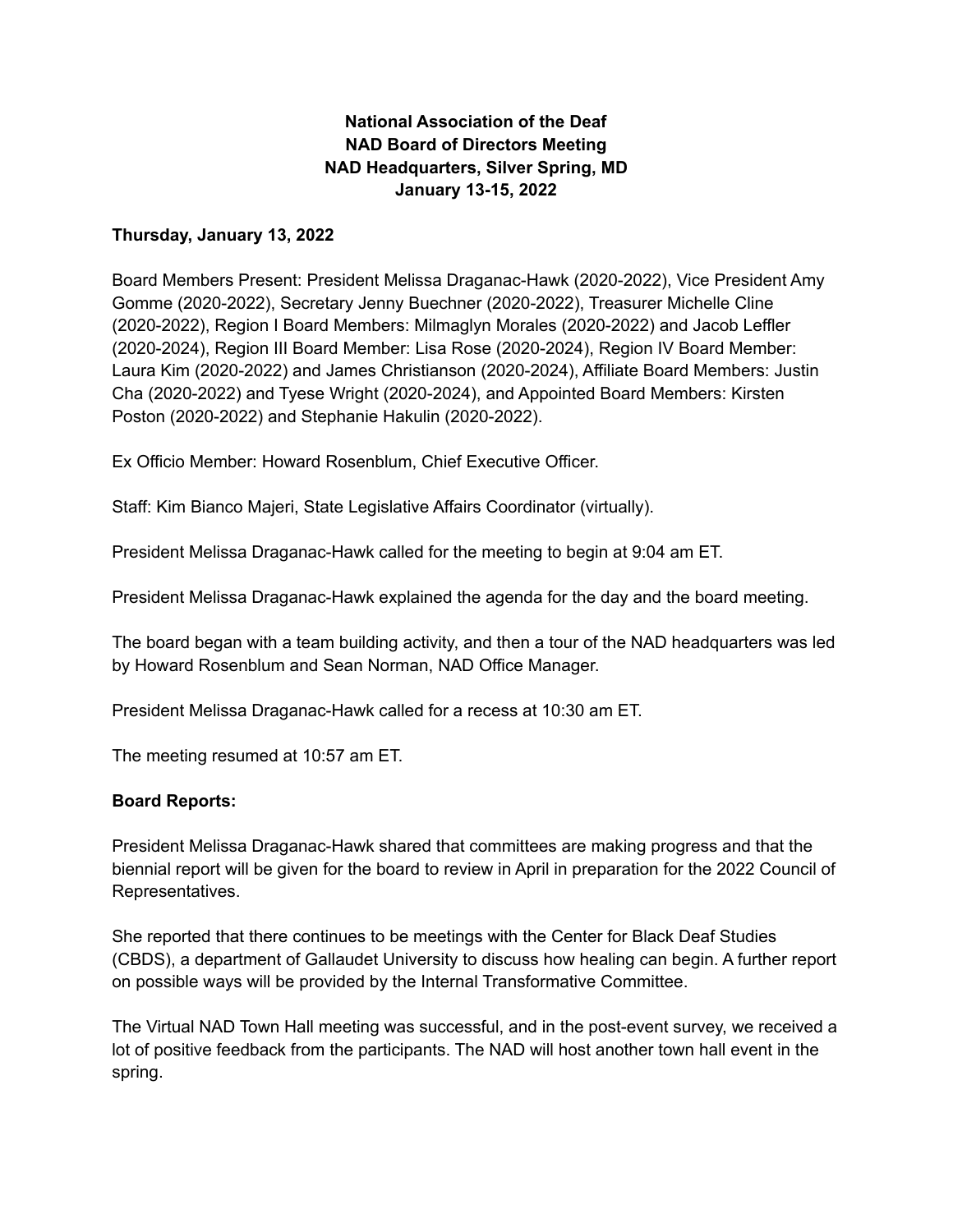President Melissa Draganac-Hawk shared that Laurent Clerc's great great grandson requested the support from the NAD to convince the United States Postal Service to approve a stamp honoring Laurent Clerc. The board would discuss this at a later time during this board meeting.

Vice President Amy Gomme reported that all committees still need to report the full list of participants, and we are exploring better ways to support them along with board liaisons.

Secretary Jenny Buechner did not have a report.

Treasurer Michelle Cline shared that the board will receive additional financial training today, and that we will review the revised budget proposal for fiscal year 2022, as well as the proposed budget for fiscal year 2023 at a later time during this board meeting. It was also discussed that there will be a workgroup for a foundation for the NAD, to help strengthen its financial capacity, as well as strengthen relationships with donors and funders.

Melissa Draganac-Hawk called for a recess at 11:53 am ET.

The meeting resumed at 1:22 pm ET.

## **Board Reports**

#### *Region I*

Board Member Milmaglyn Morales and Jacob Leffler shared that several state associations are working on legislative bills, and the primary themes are interpreter licensure, captioning, commissions, and language deprivation.

It was also shared that state associations from Region I are concerned about access to the Social Security Administration, as access is limited and a need for access in sign language is much needed.

*Region II* No report available.

### *Region III*

Board Member Lisa Rose shared an update on the student protest at the Atlanta Area School for the Deaf. The NAD has been providing support to the students and Georgia Association of the Deaf, including by writing a letter to the Georgia Department of Education on the importance of having a deaf superintendent, and even more beneficial if the superintendent is also Black, Indigenous, or a Person of Color (BIPOC).

### *Region IV*

Board Member James Christianson and Laura Kim shared that the state association meetings have had inconsistent participation, and are exploring strategies to get all state associations to participate in the meetings on a more regular basis. Many state associations have had a change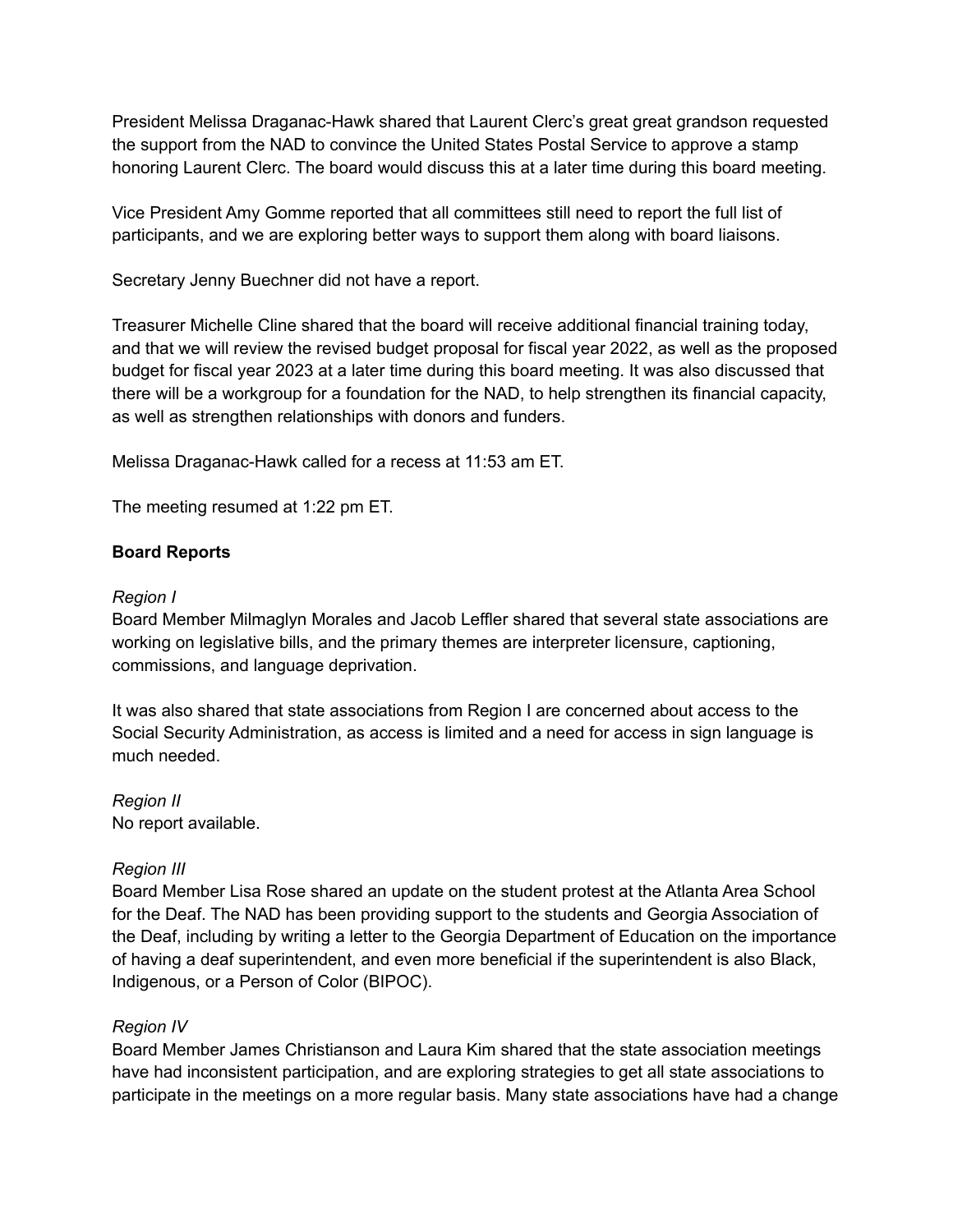in leadership and are eager to work with the NAD. Some states are working on legislative bills including but not limited to movie theatre open caption showings, and notification on drivers license of their deafness.

# *Affiliates*

Board Members Justin Cha and Tyese Wright shared that they had a virtual meeting with member-based affiliate organizations. In one of the meetings there was a discussion about accessible content regarding COVID-19.

President Melissa Draganac-Hawk called for a recess at 2:19 pm ET.

The meeting resumed at 2:41 pm ET.

The board discussed the Interpreter Agency Accreditation program that is currently being developed by Kim Bianco Majeri. The board reviewed the proposed standards, self-assessment components, and how the program would work along with people involved upon implementation. There are still components that need to be outlined and/or drafted including the processes for raters, the grievance procedures, and conflict resolution. The board discussed that this would apply to in-person and virtual interpreting services, not including video relay services. The board also discussed the terms of the accreditation, and how to do a trial phase yet at the same time make sure that there is a revenue to support staffing positions that would oversee the program.

President Melissa Draganac-Hawk called for a recess at 3:59 pm ET.

The meeting resumed at 4:14 pm ET.

The board continued discussion of the Interpreter Agency Accreditation program.

President Melissa Draganac-Hawk called for a recess at 4:50 pm.

# **Friday, January 14, 2022**

Board Members Present: President Melissa Draganac-Hawk (2020-2022), Vice President Amy Gomme (2020-2022), Secretary Jenny Buechner (2020-2022), Treasurer Michelle Cline (2020-2022), Region I Board Members: Milmaglyn Morales (2020-2022) and Jacob Leffler (2020-2024), Region III Board Member: Lisa Rose (2020-2024), Region IV Board Member: Laura Kim (2020-2022) and James Christianson (2020-2024), Affiliate Board Members: Justin Cha (2020-2022) and Tyese Wright (2020-2024), and Appointed Board Members: Kirsten Poston (2020-2022) and Stephanie Hakulin (2020-2022).

Ex Officio Member: Howard Rosenblum, Chief Executive Officer.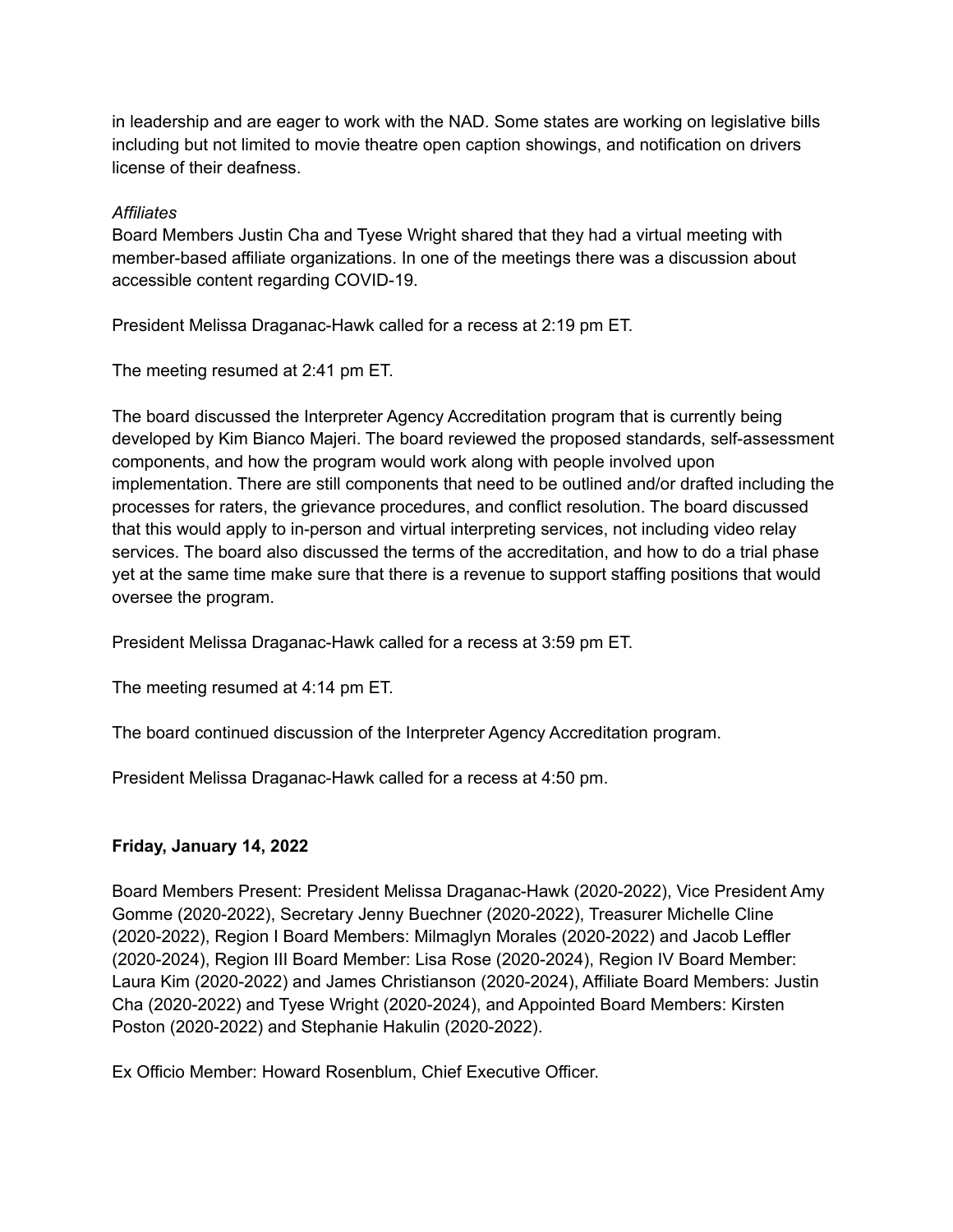The meeting resumed at 8:46 am ET.

President Melissa Draganac-Hawk shared the agenda for the day.

CEO Howard Rosenblum led a discussion about the 2022 NAD Biennial Conference. Currently there is a call for workshops and the deadline has been extended to January 24th. In the coming weeks a call for interpreters, volunteers, and other needs will be made.

The board discussed potential requirements and protocols for safety with COVID-19 at the conference. It was decided that a small workgroup would be formed to discuss these and make recommendations.

The board discussed options for the Order of Georges and Georgettes (OGG) event, which has been a breakfast at past conferences. Prior to 2018, they would select their delegates at the breakfast, but that is being done in advance of the conference. It was decided that there would be no official event for the OGG at the conference.

President Melissa Draganac-Hawk Called for a recess at 10:07 am ET.

The meeting resumed at 10:20 am ET.

The board engaged in a second team building activity.

Secretary Jenny Buechner shared the procedures, duties, and expectations of the board members for the Council of Representatives.

President Melissa Draganac-Hawk called for a recess at 12:03 pm ET.

The meeting resumed at 1:10 pm ET.

Treasurer Michelle Cline provided additional financial training for the board.

Board Members James Christianson and Michelle Cline provided a report on the State Association and Affiliate Committee (SAAC). They are working on updating the toolkit, and wanted to get a sense from the board on areas of need. The board suggested including information about conflict resolution, how to get meditation, how to have successful transition between board members, what should be in a policy and procedure manual for the organization's board members, running effective meetings, and guidelines for legislative action.

President Melissa Draganac-Hawk called for a recess at 2:13 pm ET.

The meeting resumed at 2:30 pm ET.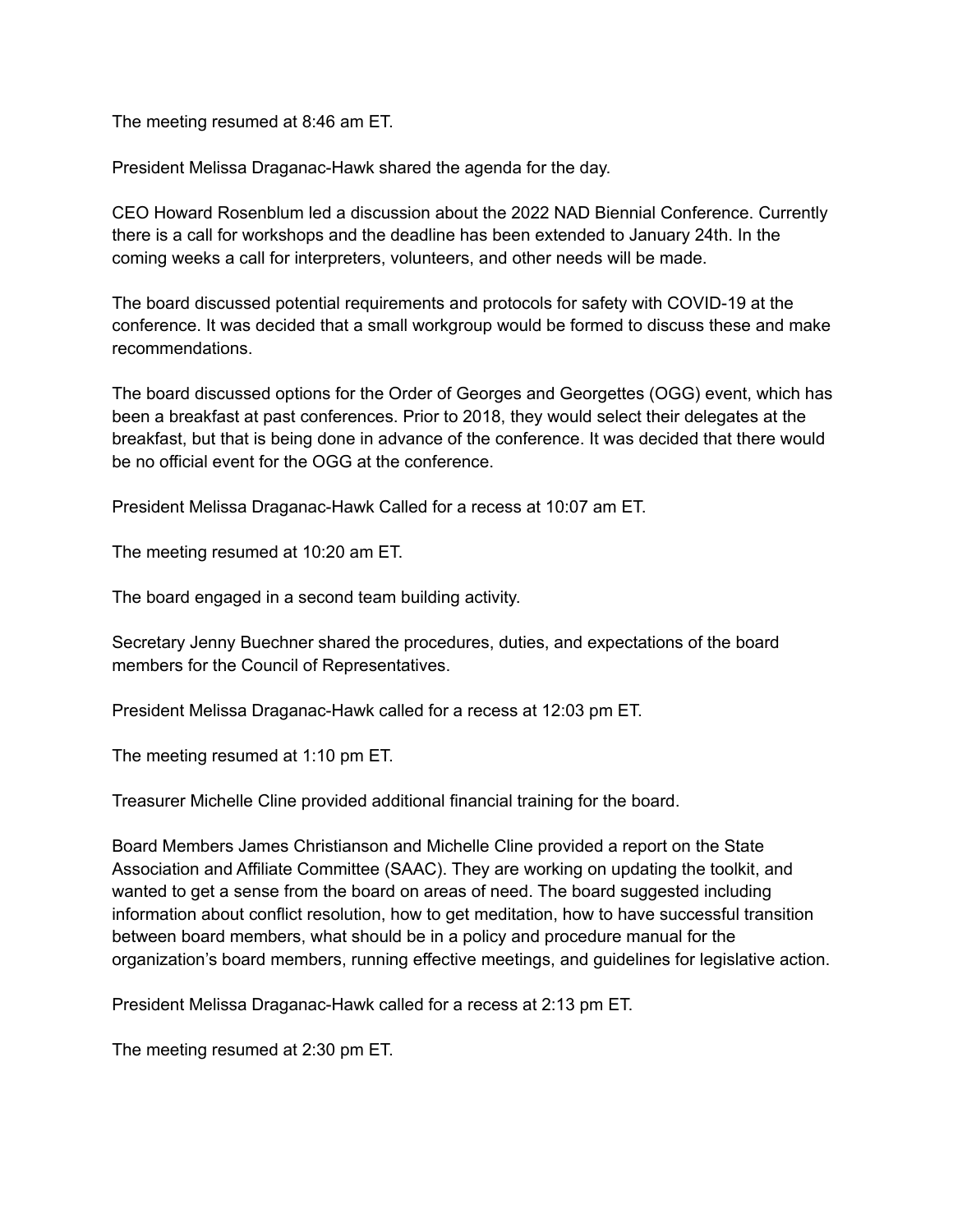Board Members Tyese Wright, Amy Gomme and Melissa Draganac-Hawk reported that the Diversity Strategy Team (DST) has been renamed as the Internal Transformation Committee (ITC), given that their primary focus is within the organization. They shared about the Miller Project, and how that led to the discussion between the NAD and the Center for Black Deaf Studies, a program of Gallaudet University. The question is how do we move forward in healing from the history of racism and oppression of BIPOC deaf individuals and communities by institutions including Gallaudet University and the NAD. The board and headquarters will need to continue working on these issues as it is a long term process.

The committee also proposed edits to the NAD Diversity statement. The board provided some input. The ITC will reconvene to review the suggestions and propose a new draft for the board to review at a later date.

# **Priority Reports:**

# **Priority: Achieving Equity in Deaf Education**

Board Liaison Laura Kim shared that the committee has met a few times to discuss resources for schools to share, as well as developing a checklist for families to use when considering schools for their children. There is also a need to update our list of Education Advocates in all states. The committee will work with Region Board members to update the list.

## **Priority: Campaign to Spotlight the Adverse Impact of Language Deprivation**

Board Liaison Milmaglyn Morales and Board Member Michelle Cline shared that the committee recommends that the NAD Headquarters contract or hire a person to review position statements, ASL resources and information, and help develop model bills regarding language acquisition and deaf child bill of rights.

# **Priority: Dismantling Racism in the Deaf Community**

Board Liaisons Stephanie Hakulin and Kirsten Poston shared the results from the survey they disseminated to the community regarding dismantling racism. There were 483 responses, which provided valuable information including areas of concerns and topics for training for the community. The committee was also able to break down the data to reflect topics that were of importance for white participants as well as BIPOC participants. The committee will be hosting a panel on January 27th, led by Crystal Schwartz.

President Melissa Draganac-Hawk called for a recess at 4:19 pm ET.

The meeting resumed at 4:33 pm ET.

# **Priority: Foster Care Bill of Rights**

Board Liaison James Christianson shared that the committee is working on updating the model Foster Care Bill of Rights, as well as recommendations on policies and procedures for investigations within child protective services and the foster care system.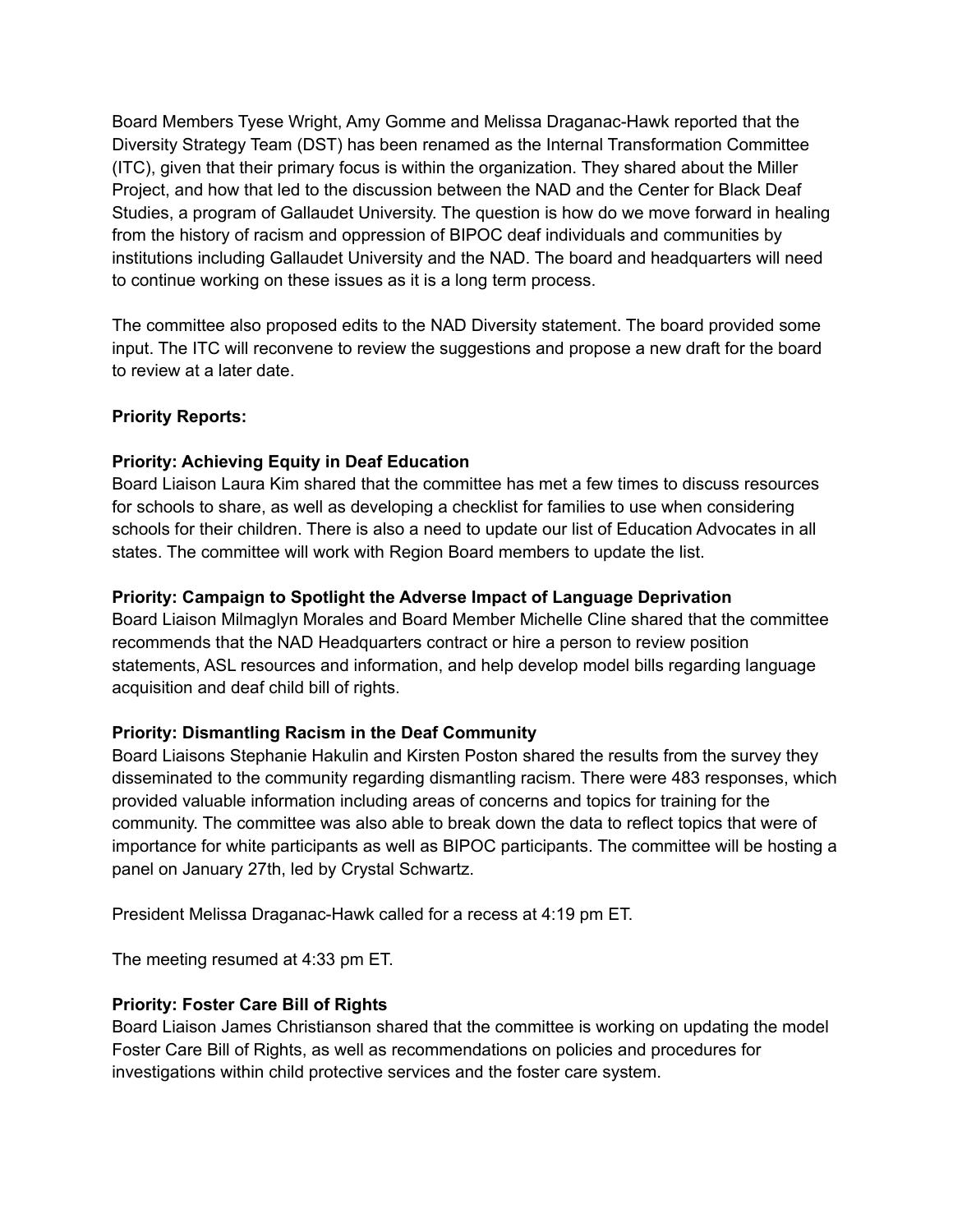## **Priority: Eliminating Barriers to Quality Care for Deaf Seniors**

CEO Howard Rosenblum shared that the focus is on advocacy for policy within states. Currently there are no states with an aging department/program that could be a model for others to follow in terms of accessibility, programs, and services for deaf senior citizens. The task force will develop a position statement for recommendations on what state agencies should do for deaf senior citizens in facilities, programs and services.

President Melissa Draganac-Hawk called for a recess at 4:57 pm ET.

## **Saturday, January 15, 2022**

Board Members Present: President Melissa Draganac-Hawk (2020-2022), Vice President Amy Gomme (2020-2022), Secretary Jenny Buechner (2020-2022), Treasurer Michelle Cline (2020-2022), Region I Board Members: Milmaglyn Morales (2020-2022) and Jacob Leffler (2020-2024), Region II Board Member Linsay Darnall, Jr. (2020-2024) (virtually); Region III Board Member: Lisa Rose (2020-2024), Region IV Board Member: Laura Kim (2020-2022) and James Christianson (2020-2024), Affiliate Board Members: Justin Cha (2020-2022) and Tyese Wright (2020-2024), and Appointed Board Members: Kirsten Poston (202-2022) and Stephanie Hakulin (2020-2022).

Ex Officio Member: Howard Rosenblum, Chief Executive Officer.

The meeting resumed at 8:34 am ET.

President Melissa Draganac-Hawk shared the agenda for the day.

MOTION: James Christianson moved to approve the October Board meeting minutes. Seconded by Lisa Rose. CARRIED.

The board conducted a team building activity.

Governance Chair Lisa Rose reviewed updates to the Board Policy Manual, which included updating the Social Media policy, Sections Guidelines, and inserting a Succession Plan.

MOTION: Jenny Buechner moved to approve the Short Term CEO Succession Plan. Seconded by Amy Gomme. CARRIED.

MOTION: Jacob Leffler moved to approve the Social Media Policy. Seconded by Justin Cha. CARRIED.

MOTION: Justin Cha moved to approve the Board Policy Manual with additional changes as discussed. Seconded by Kirsten Poston. CARRIED.

President Melissa Draganac-Hawk called for a recess at 10:03 am ET.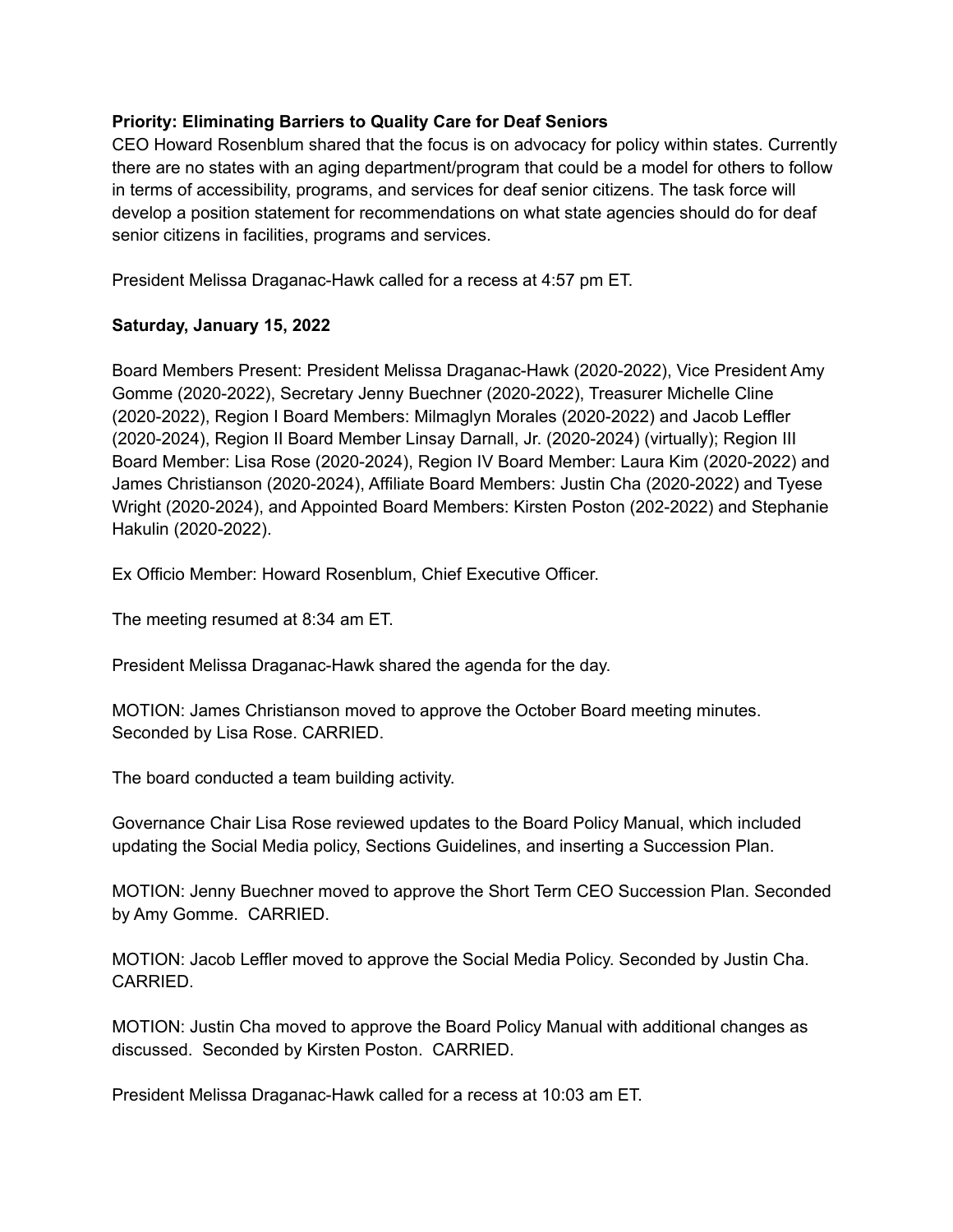The meeting resumed at 10:19 am ET.

Treasurer Michelle Cline reviewed the financial reports with the board including: year to date as of November 2021, proposed revised budget for fiscal year 2022 and proposed budget for fiscal year 2023.

MOTION: Kirsten Poston moved to approve the revised FY 22 budget. Seconded by Tyese Wright. CARRIED.

MOTION: James Christiansen moved to approve the FY 23 budget. Seconded by Lisa Rose. CARRIED.

Board Member Linsay Darnall, Jr. shared a report from the Strategic Planning Committee.

President Melissa Draganac-Hawk called for a recess at 12:04 pm ET.

The meeting resumed at 1:15 pm ET.

Vice President Amy Gomme led a discussion with the board regarding experiences of oppression and racism. The board discussed options for future training including watching films and having group discussions about them.

CEO Howard Rosenblum provided his CEO report. He reported that for the Super Bowl game in February, not only will we do the national anthem in ASL, but will also have ASL performance of the halftime show.

The NAD continues to work with Deaf in Government (DIG) regarding accessibility services. The NAD continues to work on multiple lawsuits.

President Melissa Draganac-Hawk called for a recess at 2:57 pm ET.

The meeting resumed at 3:15 pm ET.

The board discussed the Laurent Clerc stamp request. It was agreed that the board will not endorse the project, due to Laurent Clerc having received substantial recognition in the past. It is time to recognize other individuals who are deaf and have made great strides.

#### **Committee Reports**

#### *Vocational Rehabilitation:*

CEO Howard Rosenblum shared that the committee is working on gathering data, and will develop a position statement.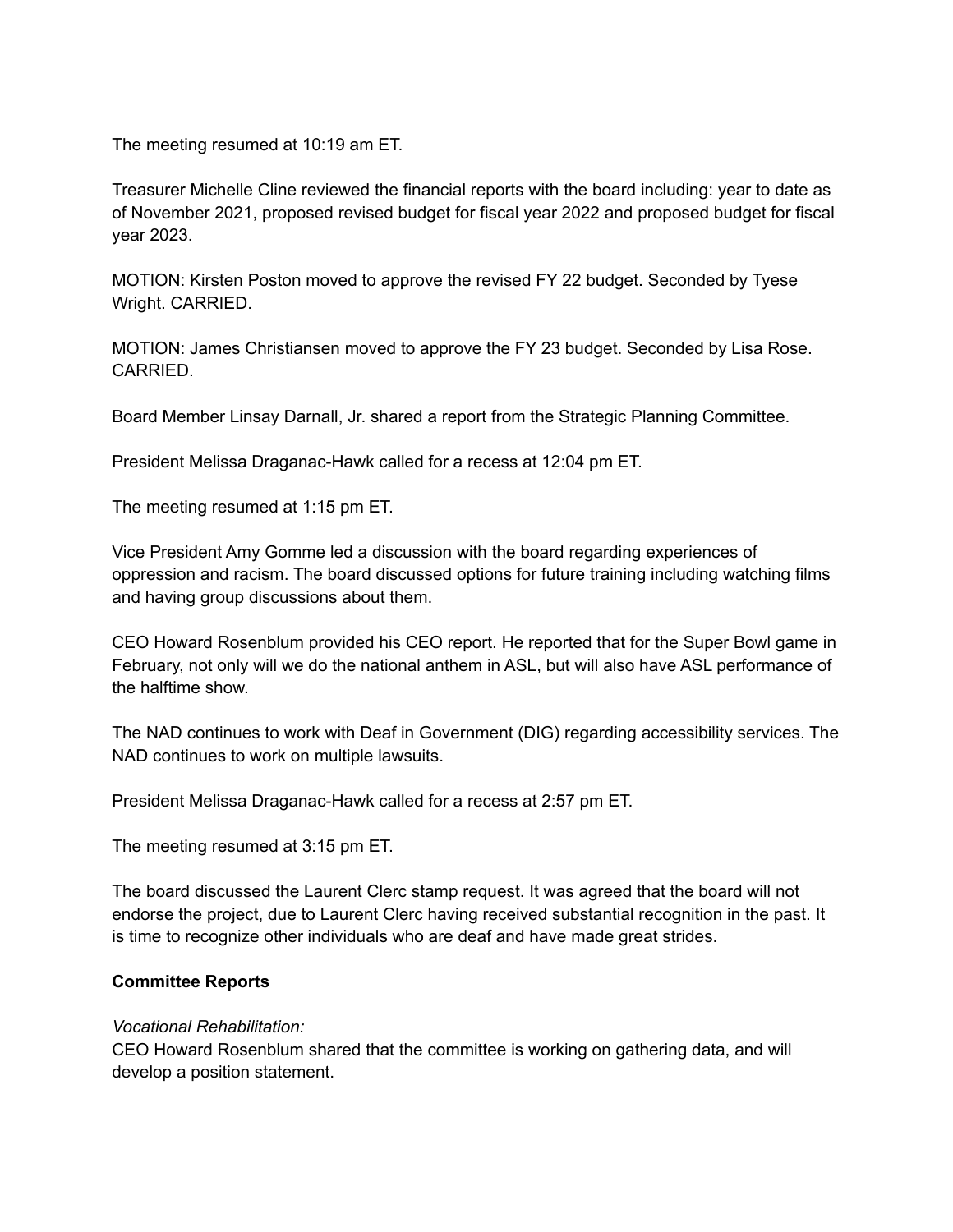## *Public Safety:*

CEO Howard Rosenblum shared that the National Association of State Agencies for the Deaf and Hard of Hearing (NASADHH) wants to have a dialogue with law enforcement, however we will have a roundtable with the marginalized communities prior to any dialogue with law enforcement.

## *Interpreting:*

Board Liaison Jenny Buechner shared that the Code of Professional Conduct (CPC) Committee is working on putting together the input from the board members of the NAD, Registry of Interpreters of the Deaf, Council de Manos, and National Black Deaf Advocates. The Interpreting Standards workgroup is currently approaching a proposed draft as they are finalizing some details.

## *Deaf Interpreter Task Force:*

Board Liaison Jenny Buechner shared that the committee is working with Rochester Institute of Technology to do a combined survey as instead of each doing separate surveys on deaf interpreters. The plan is to collect data by April so that we can develop a document that explains the purpose of deaf interpreters, how to use deaf interpreters, and where to find them.

## *Bylaws:*

Board Liaison Jacob Leffler shared that the committee has met and they have some recommendations for the bylaws amendments, which will be shared at a later board meeting.

### *State Association and Affiliate Committee*

Board Liaisons James Christianson and Michelle Cline shared they had no report.

# **Section Reports**

### *National Deaf Education Section:*

Board Liaison Michelle Cline shared that they will have their annual conference with the NAD Conference in Orlando this summer. In 2023 their conference will be held in Riverside, California.

### *Former Board Section:*

Board Liaison Laura Kim shared that they are interested in organizing the President's Reception at the conference.

### *LGBT Section:*

Board Liaison Jacob Leffler shared that the section now has a new chair, Thomas Minch.

### *Interpreter Section:*

Board Liaison Milmaglyn Morales shared that there is no report.

*Senior Citizens Section:*